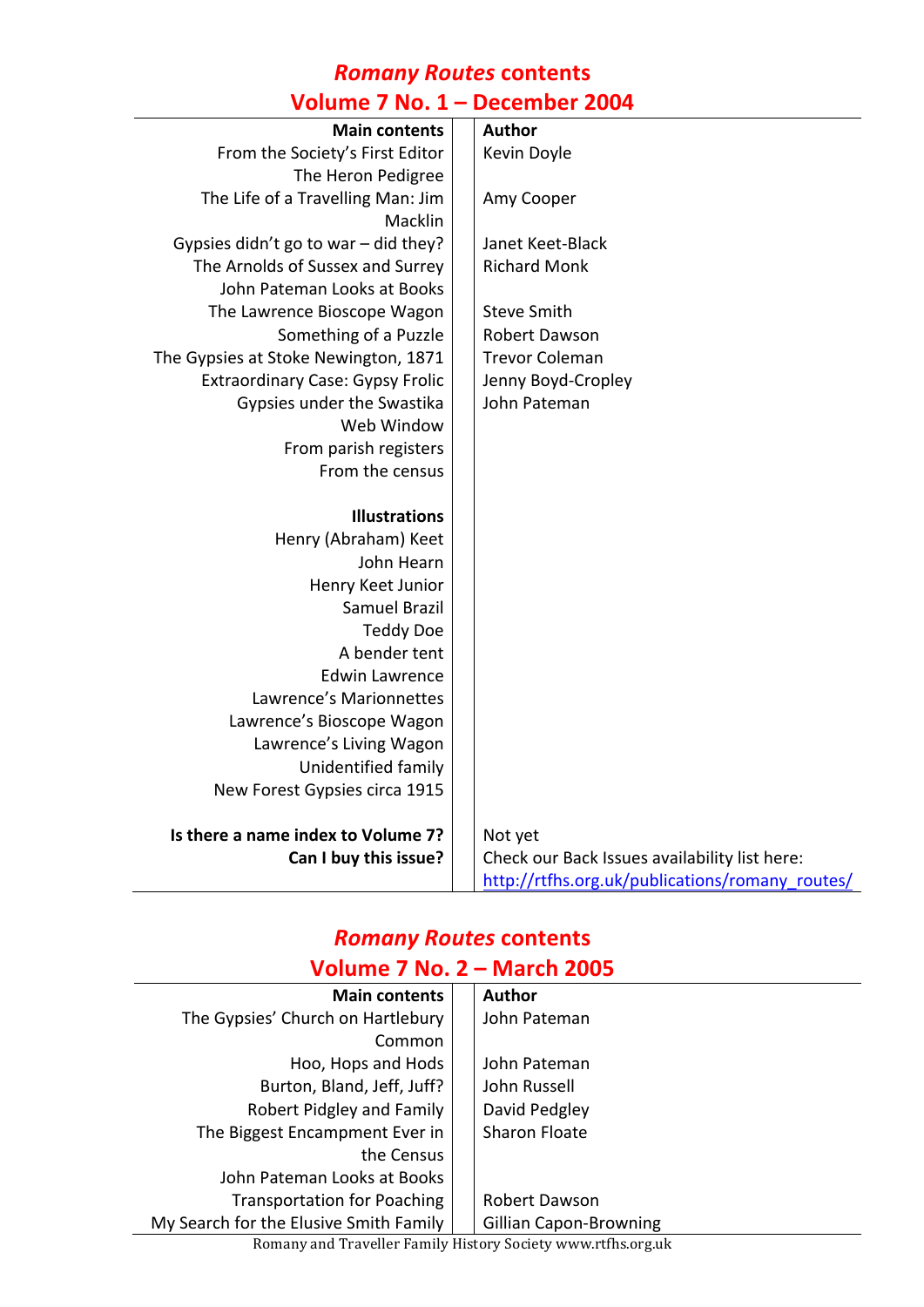| Web Window                               |                                                 |
|------------------------------------------|-------------------------------------------------|
| From parish registers                    |                                                 |
| From the census                          |                                                 |
| New Books                                |                                                 |
|                                          |                                                 |
| <b>Illustrations</b>                     |                                                 |
| Louis and Benjamin Deakin                |                                                 |
| James (Stockings) Smith                  |                                                 |
| and Janette nee Bassett                  |                                                 |
| Janette Smith nee Bassett                |                                                 |
| Gentilia Ripley nee Smith, Walter Ripley |                                                 |
| and Charity                              |                                                 |
| Jamie Smith                              |                                                 |
|                                          |                                                 |
| Is there a name index to Volume 7?       | Not yet                                         |
| Can I buy this issue?                    | Check our Back Issues availability list here:   |
|                                          | http://rtfhs.org.uk/publications/romany routes/ |

#### *Romany Routes* **contents Volume 7 No. 3 – June 2005**

| $\overline{v}$ volume 7 ivol 5 $-$ Julie 2005 |                                                 |
|-----------------------------------------------|-------------------------------------------------|
| <b>Main contents</b>                          | Author                                          |
| Did you see?                                  |                                                 |
| RTFHS Open Day - Hereford                     |                                                 |
| British Gypsies: the 19 <sup>th</sup> Century | <b>Sharon Floate</b>                            |
| <b>Dollar Millionaires</b>                    |                                                 |
| An Incredible Coincidence                     | Mary Horner                                     |
| Locks at Hawkesbury                           | <b>Dianne Sutton</b>                            |
| Sources You Might Not Have                    | <b>Sharon Floate</b>                            |
| Tried Yet: Coroners' Records                  |                                                 |
| A Superb Postcard Find                        | Robert Dawson                                   |
| George R. Sims                                | John Pateman                                    |
| Matilda (Tilly) Loveridge                     | <b>Christine Clarke</b>                         |
| Strewing the Pateran: the Gypsies             | John Pateman                                    |
| of Thorney Hill                               |                                                 |
| Those Family Cures and Remedies               | Robert Dawson                                   |
| John Pateman Looks at Books                   |                                                 |
| Web Window                                    |                                                 |
| From parish registers and the census          |                                                 |
| <b>Illustrations</b>                          |                                                 |
| Matilda (Tilly) Loveridge                     |                                                 |
| Hereford Open Day                             |                                                 |
| Celia James nee Cooper                        |                                                 |
| Sampson James                                 |                                                 |
| Gypsies and Queen Victoria's                  |                                                 |
| Diamond Jubilee 1897                          |                                                 |
| Is there a name index to Volume 7?            | Not yet                                         |
| Can I buy this issue?                         | Check our Back Issues availability list here:   |
|                                               | http://rtfhs.org.uk/publications/romany_routes/ |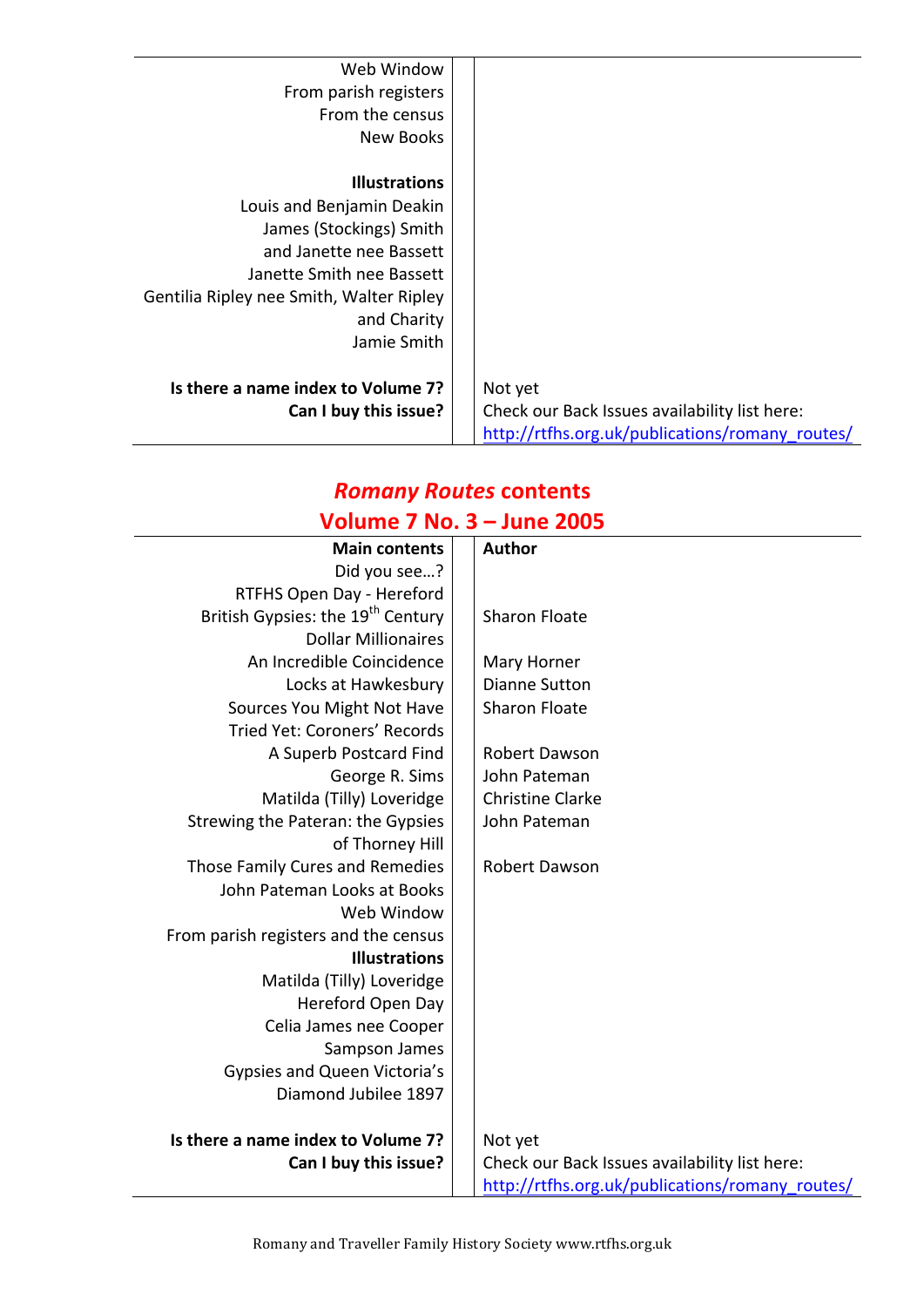### *Romany Routes* **contents Volume 7 No. 4 - September 2005**

| <b>Main contents</b>                      | <b>Author</b>                                   |
|-------------------------------------------|-------------------------------------------------|
| Telling the Story                         | Kevin Doyle                                     |
| Hartlebury Common Gypsy Church            | Pauline Weeks & Sue Hodgkins                    |
| Revisited                                 |                                                 |
| Sources You Might Not Have Tried Yet -    | Janet Keet-Black                                |
| Minutes of Parish Council Meetings        |                                                 |
| Hop Growing Parishes of England 1912      | <b>Beverley Walker</b>                          |
| Lawrence Boswell's Children               | <b>Eric Trudgill</b>                            |
| Romany Gypsies in Ireland: Opening        | Kevin Doyle                                     |
| the File                                  |                                                 |
| Around The Fire                           | Sue Day                                         |
| The Golden Wedding of Hezekiah &          | <b>Chris Clarke</b>                             |
| <b>Emily Loveridge</b>                    |                                                 |
| Stopping in Brighton                      | Janet Keet-Black                                |
| A lovely afternoon was had by             | Sue Pearce                                      |
| all: Orchard family reunion               |                                                 |
| Minutes of the RTFHS 11 <sup>th</sup> AGM |                                                 |
| Chairman's Report                         |                                                 |
| Treasurer's Report                        |                                                 |
| Conference Report                         |                                                 |
| Romany Routes E-mail Group                |                                                 |
| John Pateman Looks at Books               |                                                 |
| Web Window                                |                                                 |
| <b>From Parish Registers</b>              |                                                 |
| From the Census                           |                                                 |
| <b>New Books</b>                          |                                                 |
| <b>Illustrations</b>                      |                                                 |
| <b>Cornelius Scarratt</b>                 |                                                 |
| Memorial to the Romany Gypsies of the     |                                                 |
| <b>Black Patch Park</b>                   |                                                 |
| David Nuttall and Gwilym Davies           |                                                 |
| Janet Keet-Black and Harriet Pidgley      |                                                 |
| nee Keet                                  |                                                 |
| Etty Cooper nee Ethel May Warren,         |                                                 |
| Louisa Barnes nee Willett and Jack        |                                                 |
| <b>Barnes</b>                             |                                                 |
| Eileen Orchard nee Smith                  |                                                 |
| Hezekiah and Emily Loveridge and          |                                                 |
| family                                    |                                                 |
| Sue Pearce and fellow Orchard             |                                                 |
| descendants                               |                                                 |
| Is there a name index to Volume 7?        | Not yet                                         |
| Can I buy this issue?                     | Check our Back Issues availability list here:   |
|                                           | http://rtfhs.org.uk/publications/romany_routes/ |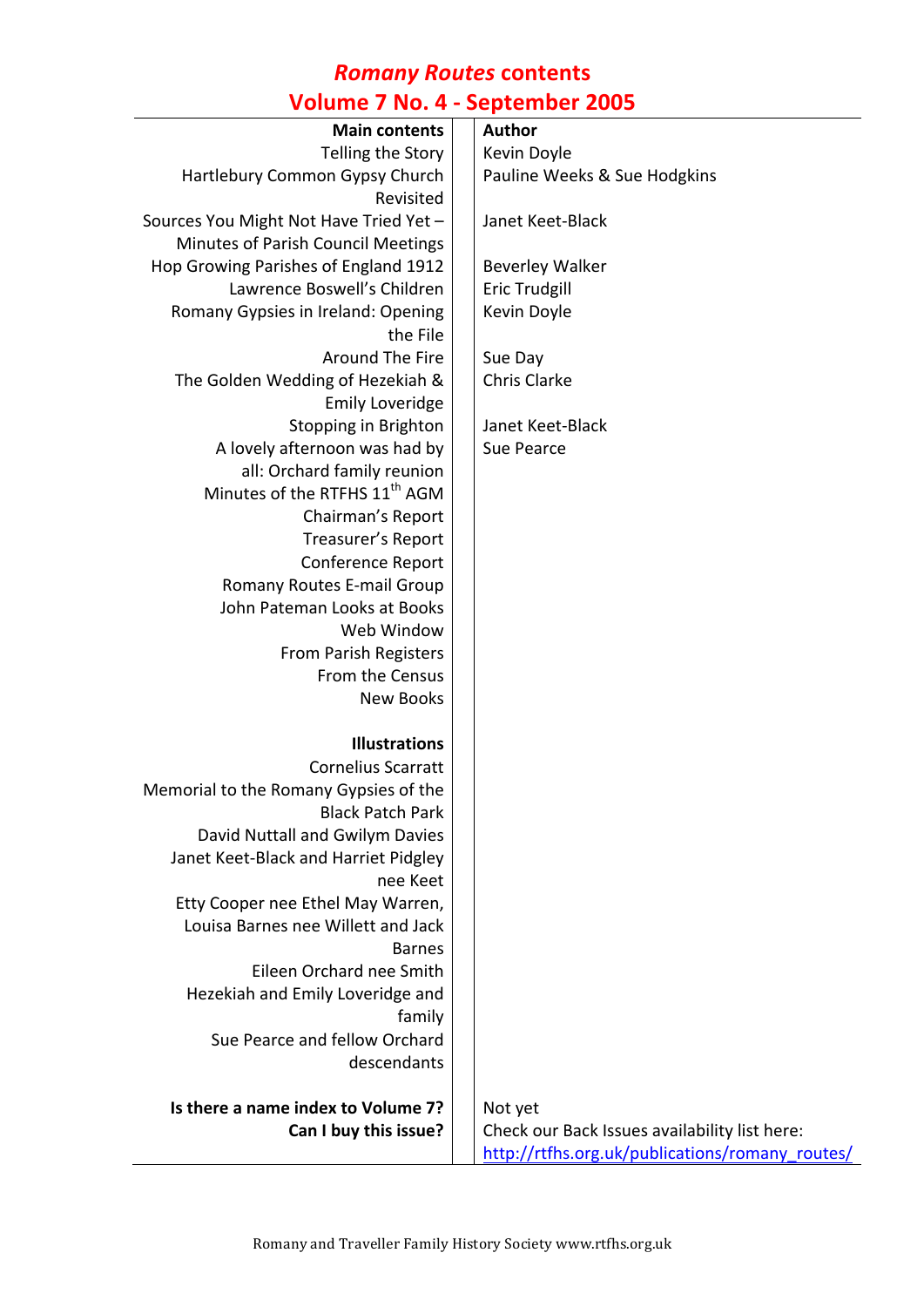| <b>Main contents</b>                     | <b>Author</b>                                   |
|------------------------------------------|-------------------------------------------------|
| Sophia Small                             | <b>Margaret Montgomery</b>                      |
| Sources You Might Have Tried Yet -       | <b>Sharon Floate</b>                            |
| Victuallers' Licences                    |                                                 |
| From the Sussex Weekly Advertiser        |                                                 |
| 1814                                     |                                                 |
| Copyright                                | John Pateman                                    |
| The Hop-grower's Year                    | Mary Horner                                     |
| Around the Fire: Telling the Story       | <b>Tony Coleman</b>                             |
| <b>Travellers in Hull</b>                | Ian Curtis                                      |
| From Sussex Quarter                      | Gill Capon-Browning                             |
| Sessions 1730-1749                       |                                                 |
| The mystery of an unusual memorial       |                                                 |
| that's lost its 'owner'                  |                                                 |
| Web Window                               |                                                 |
| From parish registers                    |                                                 |
| From the census                          |                                                 |
| <b>New Books</b>                         |                                                 |
|                                          |                                                 |
| <b>Illustrations</b>                     |                                                 |
| Henry (Abraham) and Matilda (nee         |                                                 |
| Cooper/Hughes) Keet                      |                                                 |
| Sophia Small                             |                                                 |
| Sophia Small, Jack, Rita/Phyllis, Johnny |                                                 |
| & Kathleen Norris, Doris Holmes          |                                                 |
| The Christopher Inn, St Albans           |                                                 |
| Memorial to Phoebe Lee                   |                                                 |
| Ancelina Coleman                         |                                                 |
| Render Smith                             |                                                 |
| Maryela Watton                           |                                                 |
| Hezekiah Smith and daughter              |                                                 |
| Louie Price nee Smith with son Bob       |                                                 |
| (Baberlad)                               |                                                 |
| An unidentified memorial, Hatfield       |                                                 |
| Broad Oak, Essex                         |                                                 |
| Is there a name index to Volume 7?       | Not yet                                         |
| Can I buy this issue?                    | Check our Back Issues availability list here:   |
|                                          | http://rtfhs.org.uk/publications/romany_routes/ |

## *Romany Routes* **contents Volume 7 No. 5 – December 2005**

## *Romany Routes* **contents**

#### **Volume 7 No. 6 – March 2006**

| <b>Main contents</b>        | Author        |
|-----------------------------|---------------|
| Phoebe Cooper 1932-2006     |               |
| Shadrack Boswell's Children | Eric Trudgill |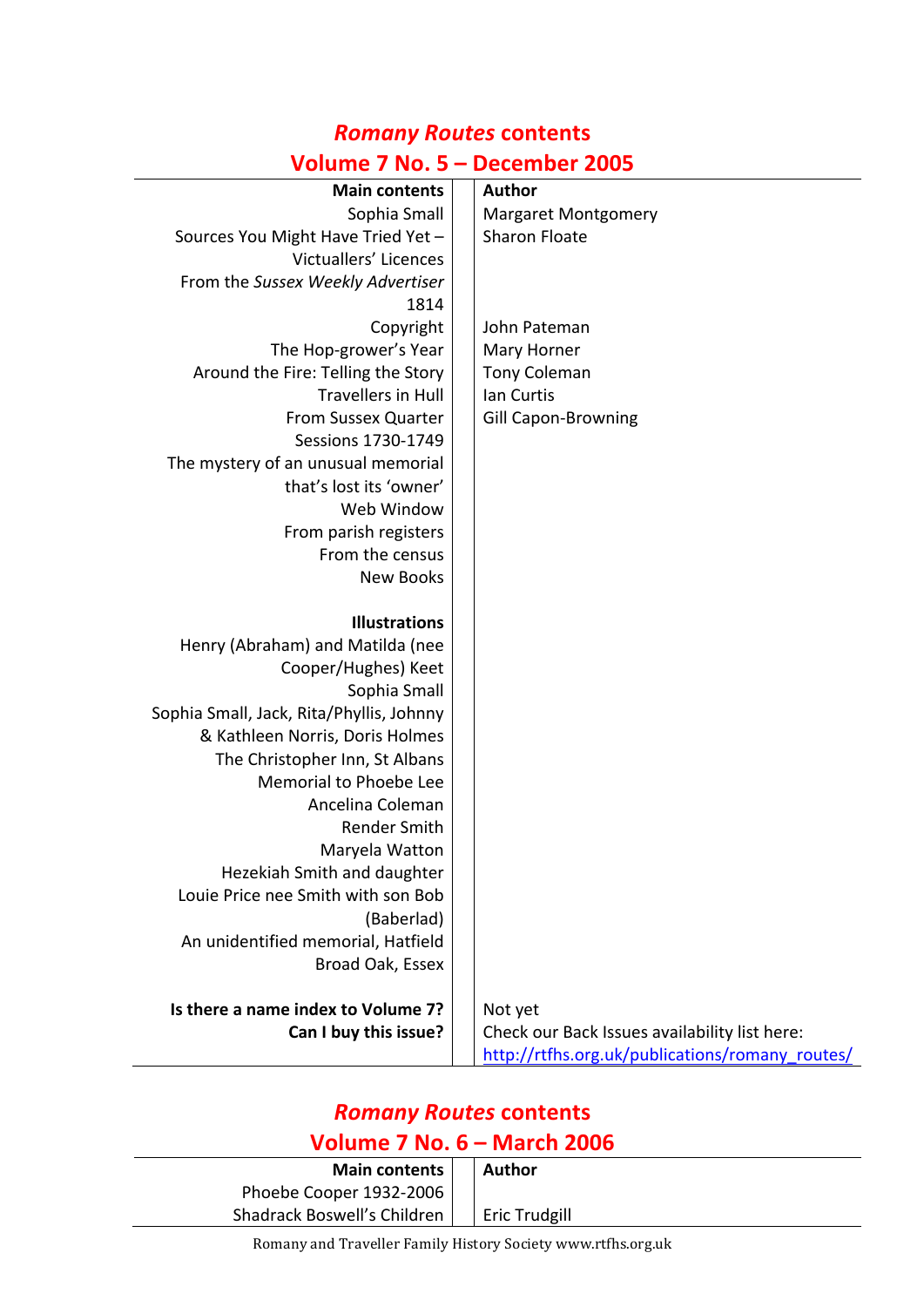| Nearly Born in a Barn<br>Princess Victoria's Gypsies<br>Names Lost and Found<br>The Horley Murder<br>Augustus John<br>Settlement and Removal, Towcester<br>Around the Fire<br>Copyright 2<br>John Pateman Looks at Books<br>Web Window<br>From parish registers<br>From the census<br><b>New Books</b> | Janet Keet-Black<br><b>Garen Ewing</b><br>Stephen Smith<br>John Pateman<br>Mary Taylor<br>Barbara Walsh<br>John Pateman |
|--------------------------------------------------------------------------------------------------------------------------------------------------------------------------------------------------------------------------------------------------------------------------------------------------------|-------------------------------------------------------------------------------------------------------------------------|
| <b>Illustrations</b>                                                                                                                                                                                                                                                                                   |                                                                                                                         |
| Thought to be Mary Ann Ayres nee                                                                                                                                                                                                                                                                       |                                                                                                                         |
| Cooper                                                                                                                                                                                                                                                                                                 |                                                                                                                         |
| Phoebe and Frank Cooper                                                                                                                                                                                                                                                                                |                                                                                                                         |
| <b>Matty Cooper</b>                                                                                                                                                                                                                                                                                    |                                                                                                                         |
| Phyllis Cooper nee Lee                                                                                                                                                                                                                                                                                 |                                                                                                                         |
| <b>Charlotte Hodgkins</b>                                                                                                                                                                                                                                                                              |                                                                                                                         |
| Thomas Nield's gravestone, Uttoxeter                                                                                                                                                                                                                                                                   |                                                                                                                         |
| <b>Odham's Gallopers at Dorking Fair</b><br>Barbara Walsh                                                                                                                                                                                                                                              |                                                                                                                         |
| <b>Charles Smith</b>                                                                                                                                                                                                                                                                                   |                                                                                                                         |
|                                                                                                                                                                                                                                                                                                        |                                                                                                                         |
| Is there a name index to Volume 7?                                                                                                                                                                                                                                                                     | Not yet                                                                                                                 |
| Can I buy this issue?                                                                                                                                                                                                                                                                                  | Check our Back Issues availability list here:                                                                           |
|                                                                                                                                                                                                                                                                                                        | http://rtfhs.org.uk/publications/romany_routes/                                                                         |

#### *Romany Routes* **contents Volume 7 No. 7 – June 2006**

| <b>Main contents</b>                      |  | <b>Author</b>     |
|-------------------------------------------|--|-------------------|
| Born in Wigan in a Wagon                  |  | Karen Duke        |
| The Hearns – from T W Thompson's          |  | Sue Day           |
| Papers                                    |  |                   |
| Was James Curtis a Travelling Man?        |  | lan Curtis        |
| From the Torquay Times 1884               |  | <b>Matt Sears</b> |
| Arthur Taylor's Tree                      |  | Alma Bacon        |
| Who Are They? Photos for                  |  |                   |
| identification                            |  |                   |
| Second Site: an exhibition of art by four |  | Jenny Nix         |
| artists from Gypsy communities            |  |                   |
| <b>Two Problems Solved</b>                |  | Ian Orchard       |
| Late Registration                         |  | Alma Bacon        |
| Pettigrove's Fairground                   |  | John Pateman      |
| John Pateman Looks at Books               |  |                   |
| Web Window                                |  |                   |
| From parish registers                     |  |                   |
|                                           |  |                   |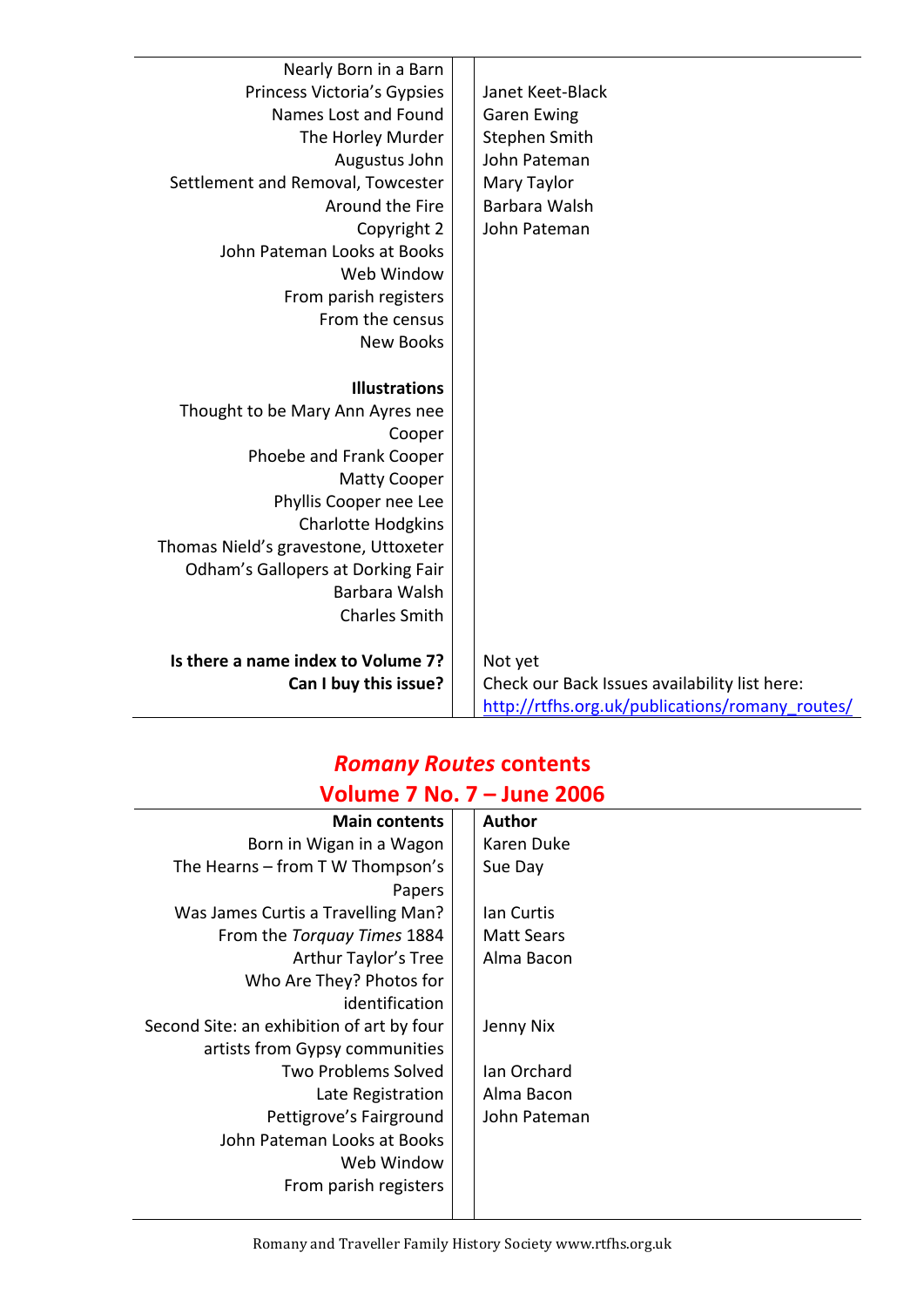| <b>Illustrations</b>                  |                                                 |
|---------------------------------------|-------------------------------------------------|
| Arthur Taylor with one of his prize   |                                                 |
| possessions                           |                                                 |
| Tony Coleman's model wagon            |                                                 |
| The Five Bells, Hatfield              |                                                 |
| Nancy (Louisa) Lee and son Noah       |                                                 |
| James Albert Curtis                   |                                                 |
| Arthur Taylor with his horse 'Fella'  |                                                 |
| Unidentified photographs belonging to |                                                 |
| the late Nancy Crutcher               |                                                 |
| Gypsies in Sussex in the 1930s        |                                                 |
| James Pettigrove's switchback ride    |                                                 |
| circa 1880                            |                                                 |
|                                       |                                                 |
| Is there a name index to Volume 7?    | Not yet                                         |
| Can I buy this issue?                 | Check our Back Issues availability list here:   |
|                                       | http://rtfhs.org.uk/publications/romany routes/ |

# *Romany Routes* **contents**

|                                                     | Volume 7 No. 8 – September 2006 |
|-----------------------------------------------------|---------------------------------|
| <b>Main contents</b>                                | <b>Author</b>                   |
| The Tragedy of Long Jack 1892-1933                  | Elizabeth Isaacs                |
| Finding those Elusive Pre-1800                      | <b>Ruth MacDonald</b>           |
| Ancestors                                           |                                 |
| Working in the Woad Fields                          | <b>Robert Dawson</b>            |
| The Living Album: Hampshire's                       |                                 |
| <b>Gypsy Heritage</b>                               |                                 |
| Circumstantial Genealogy 2: My                      | Anne Ford                       |
| <b>Buckland Ancestors</b>                           |                                 |
| The Two Wives of Thomas Reynolds                    | Violet Marenda Bayles           |
| 17 <sup>th</sup> Century English Gypsy History Gets | <b>David Nuttall</b>            |
| <b>Dramatic Treatment</b>                           |                                 |
| Orrible Murder                                      | <b>Steve Rawlings</b>           |
| Who Are They? Photos for                            |                                 |
| identification                                      |                                 |
| Chairman's Report                                   |                                 |
| Treasurer's Report                                  |                                 |
| <b>New Books</b>                                    |                                 |
| Web Window                                          |                                 |
| From parish registers                               |                                 |
| From the census                                     |                                 |
|                                                     |                                 |
| <b>Illustrations</b>                                |                                 |
| A Bridges wedding, from Selena Turner               |                                 |
| <b>Gwylim Davies</b>                                |                                 |
| Moses and John 'Long Jack' Small                    |                                 |
| Unidentified photographs belonging to               |                                 |
| the late Nancy Crutcher                             |                                 |
| Rosina and Albert James, Carrie Doe                 |                                 |
| New Forest Gypsy children                           |                                 |